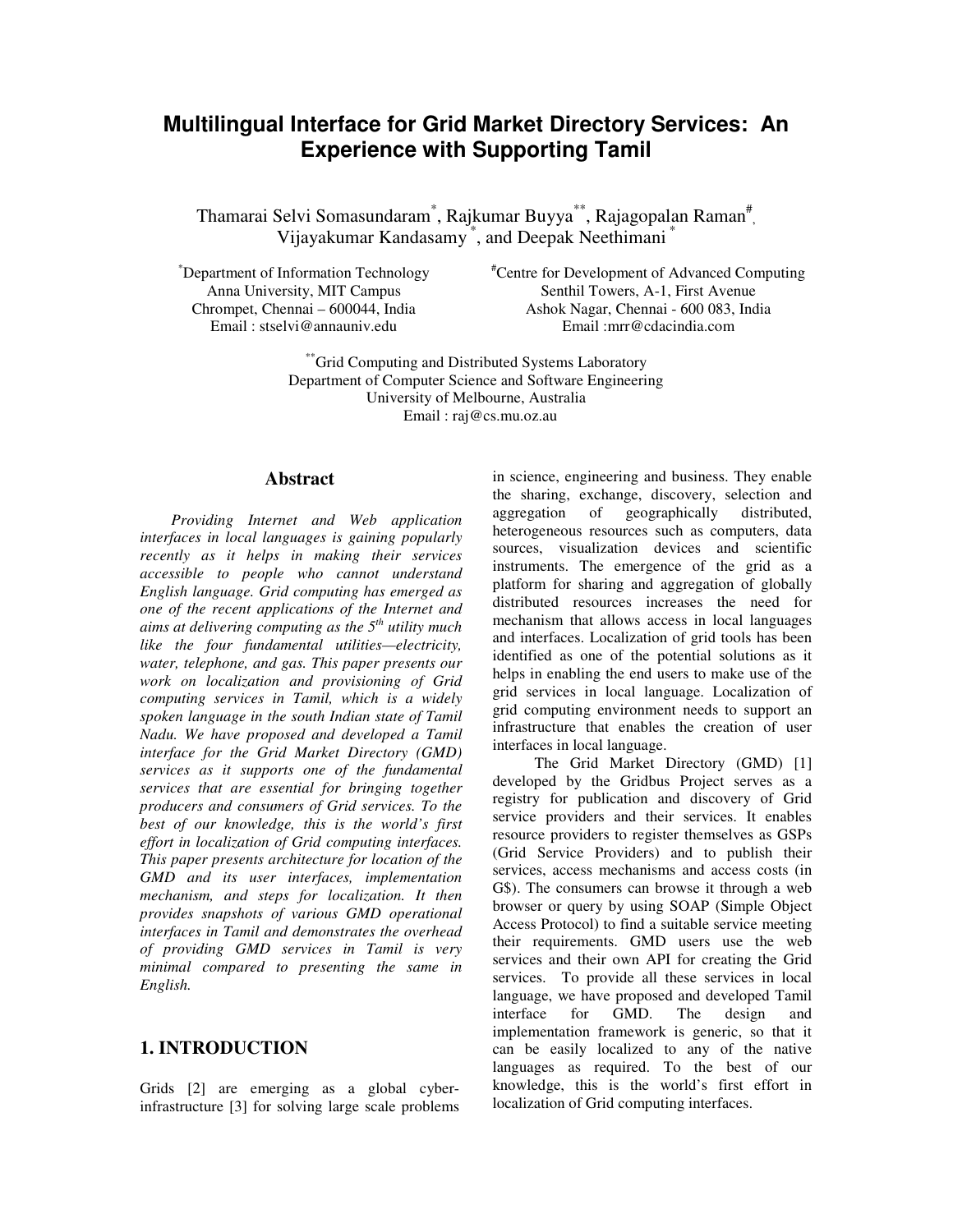### **2. NEED FOR LOCALIZATION**

The ultimate objective of the project is to enable the access of the grid by a common man not having proper knowledge of the International languages. This support is to be provided for rural area people who are lagging their knowledge of International languages like English. This will surely overcome the usage of the grid services to the real world at the present scenario. The translation of all Grid market directory web pages to local languages by the translator designed enables them to provide all the web services in their well known native languages. As they are very familiar with their native languages, the burden for them to get accustomed to these technologies become very easy. All web services translated heir own native language support. This project will surely be a boon to all the rural people in a country like India and China.

### **3. GMD ARCHITECTURE**

The key components of the GMD are GMD Portal Manager (GPM) that facilitates service publication, management and browsing. GPM allows service providers and consumers to use a web browser as a simple graphical client to access the GMD. GMD-Query Web Service (GQWS) enables applications to query the GMD to find a suitable service that meets the job execution requirements. Both the components receive client requests through a HTTP server. Additionally, GMD repository, a database is configured for recording the information of Grid services and service providers.

#### **3.1 GMD Portal Manager**

The architecture of the GMD Portal Manager (GPM) is shown in Figure 1. The GPM provides three different access interfaces: service browsing, provider administration and service management.

#### **Service browsing**

The GPM allows users to browse all registered services or only services offered by a specific provider. Additionally, services in the GMD are categorized by service type, such as Earthquake Engineering, Molecular Docking and CPU Service, so that users can browse them for a particular application area. For instance, the highenergy physics community can browse services related to its area along with their access costs.

#### **Provider administration**

The provider administration module is responsible for account management including registration and removal. The account information of the provider is acquired at the time of registration. This includes the provider's name, login name, password, contact address and some additional information.



**Figure 1: GMD Portal Manager.**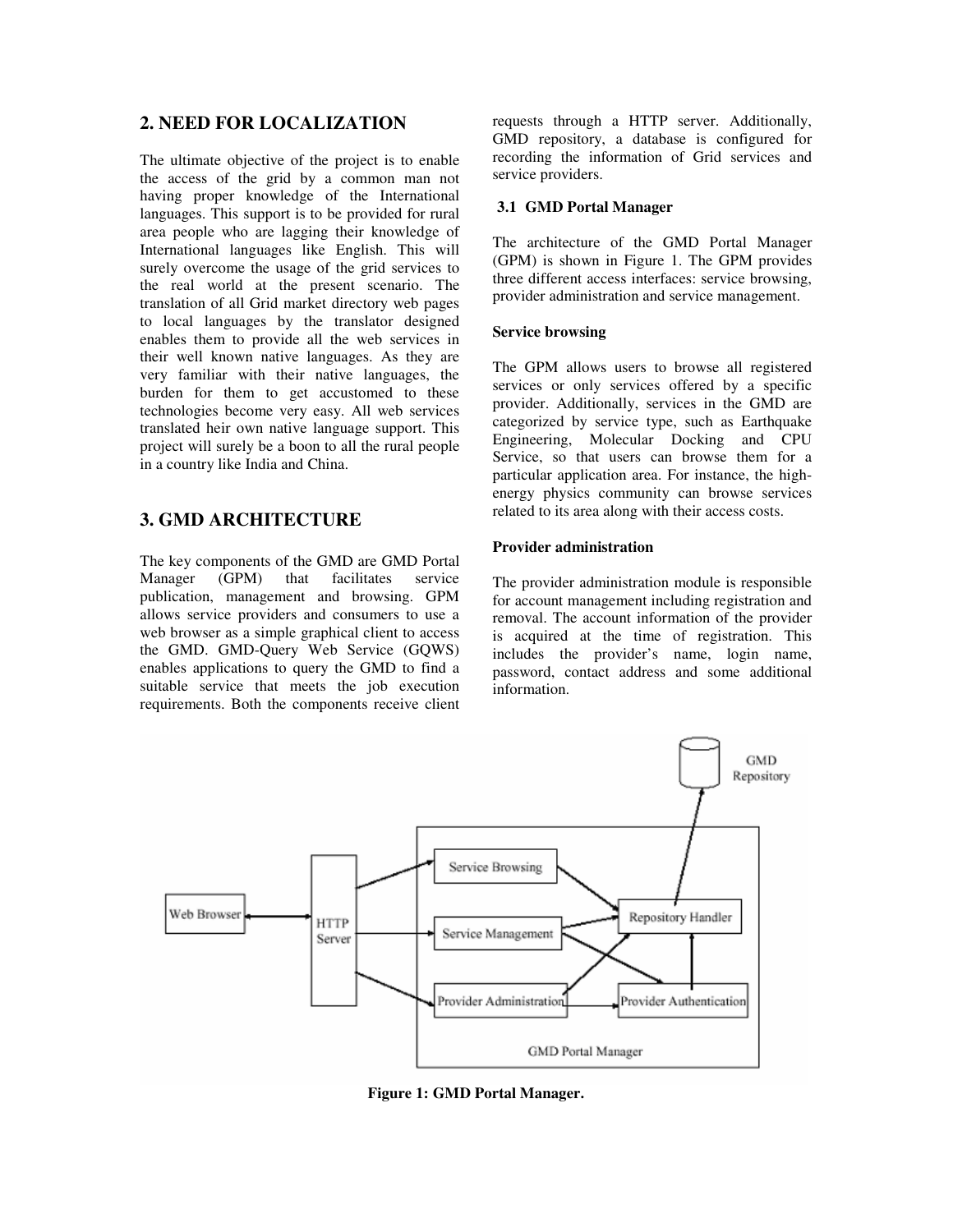#### **Service management**

The service management module enables the registered providers to maintain their services in the GMD. A service management page is dynamically generated for each registered provider, through which it can add, update and remove services. Basic service attributes include service name, service type, hardware price (cost per CPU-sec), software price (cost per application operation), node host name and location of application deployment (path). In addition, security issues are also addressed in the GPM. A login authentication mechanism for identifying registered providers is employed in the service management and provider administration. In the service management interface, service modification operations are also authenticated before being committed to the repository.

#### **3.2. GMD-Query Web Service**

The GMD provides web services that applications can use to query the registry. The GQWS is built using SOAP. The main benefit of using SOAP is that it is based on standard XML so that Web services can even be invoked from different applications irrespective of the language used in their implementation.

The GQWS consists of two modules: *Query Processor* and *Repository Handle*r. The interaction between the GQWS and its client is illustrated in Figure 5. The GQWS communicates with its client by messages in XML format. The query message is encapsulated within a SOAP message, which is transferred by HTTP between the web server and the GMD client. The SOAP engine acquires the query message and forwards it to the GQWS. The *Query Processor* handles query message parsing and takes appropriate actions based on the content of the message, while the *Repository Handler* is responsible for retrieving data from the database. The response message is finally constructed by the *Query Processor* and sent back to the client.

## **4. ARCHITECTURE FOR LOCALIZ-ATION OF GMD USER INTERFACE**

The architecture proposed in Figure 2 shows the issues involved at the client side for the localization of the GMD user Interface. The user input is transferred to a local language Translator which inturn maps the corresponding font required for the conversion of the International language to local language. The localized input is then displayed on the Browser and hence the user interface at the client side input is customized for local language support. The HTTP request sent from the browser is then internally translated to International language by another translator which is not visible at the user level as the grid architecture internally understands only the international language for its operation. After the completion of the grid service by the Grid architecture the HTTP response is sent back to the client, which is once again being translated by the local language translator for providing a local language output interface of the service done at the browser of the client side. Hence both the input and the output user level interfaces for Grid services performed are converted for having local language support at the browser on the client machine.

## **5. IMPLEMENTATION OF LOCAL-IZATION**

The grid market directory is modified to support localization so that we can supply input data in localized language, store and retrieve the data in localized language. The grid market directory has four major hyperlinks that need to be updated to support localization. They are all services, provider, service type and service management.

#### **All services:**

Home page displays all the available services. It specifies the service name, service type, provider name, hardware and software costs, host name and path for all the services. These data are actually retrieved from mysql database. The data part is stored in localized language in mysql and the localized language font is set for the web page so that we can view the data in localized language.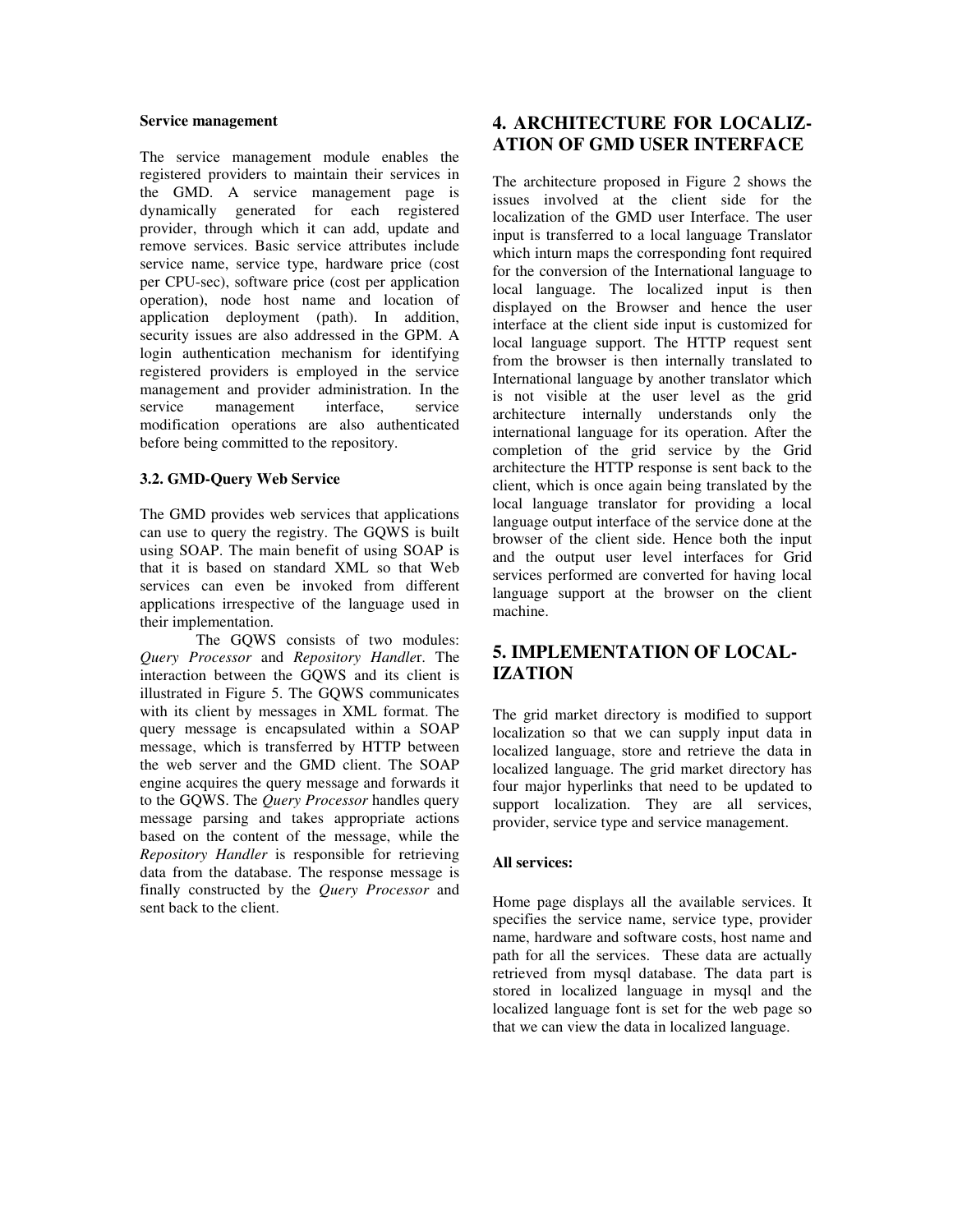

**Figure 2: Architecture for localization of GMD user interface.** 

#### **Provider:**

This provider link will displays all the provider names. By giving the data in Tamil language and settings the JSP page to Tamil language we can view the names in Tamil. This link also shows two other links, register and delete. Register link is used to register a new provider and delete link is to delete a provider. While registering it asks for username and password. The provider has to use this username and password to add new services or delete existing service.

#### **Service Type:**

This is a service type link which shows all the types of services available. This is an JSP page which is also set to Tamil font for the provider name to appear in Tamil.

#### **Service Management:**

This link is used to create new services for a specific provider. To create a new service the provider must first give his user name and password to login. After logging in, we get link for creating new services. To create a new service we need to give service name, service type, hardware and software costs, hostname and path. These pages are modified such that we can give the input in Tamil, store the data in Mysql and see them in Tamil language.

To display all the web pages in localized language we used a localized html editor. This editor would allow us to type in localized language. So we can create a web page showing its contents in localized language and also give input in localized language.

#### **Tamil HTML Editor and Parser**

We can create a Tamil HTML document using Tamil tags. The Tamil HTML Editor parses the Tamil HTML tags and maps them to the corresponding English HTML tags while saving the HTML. While reading the source it once again translates the English tags to the respective Tamil tags. Also we have to convert each and every Tamil letter typed within the tags to their corresponding Unicode before saving for the purpose of browser compatibility. So creating Tamil HTML includes: 1. Tamil html tags creation, 2.Editor creation, 3. Parsing HTML tags, 4. Tamil-to-English translation, 5. English-to-Tamil translation, and 6. Browser compatibility.

Tamil HTML tags creation is Tamil equivalent for the html tags need to be created which will be used in the editor. There are more than 100 main tags and around 40 attributes that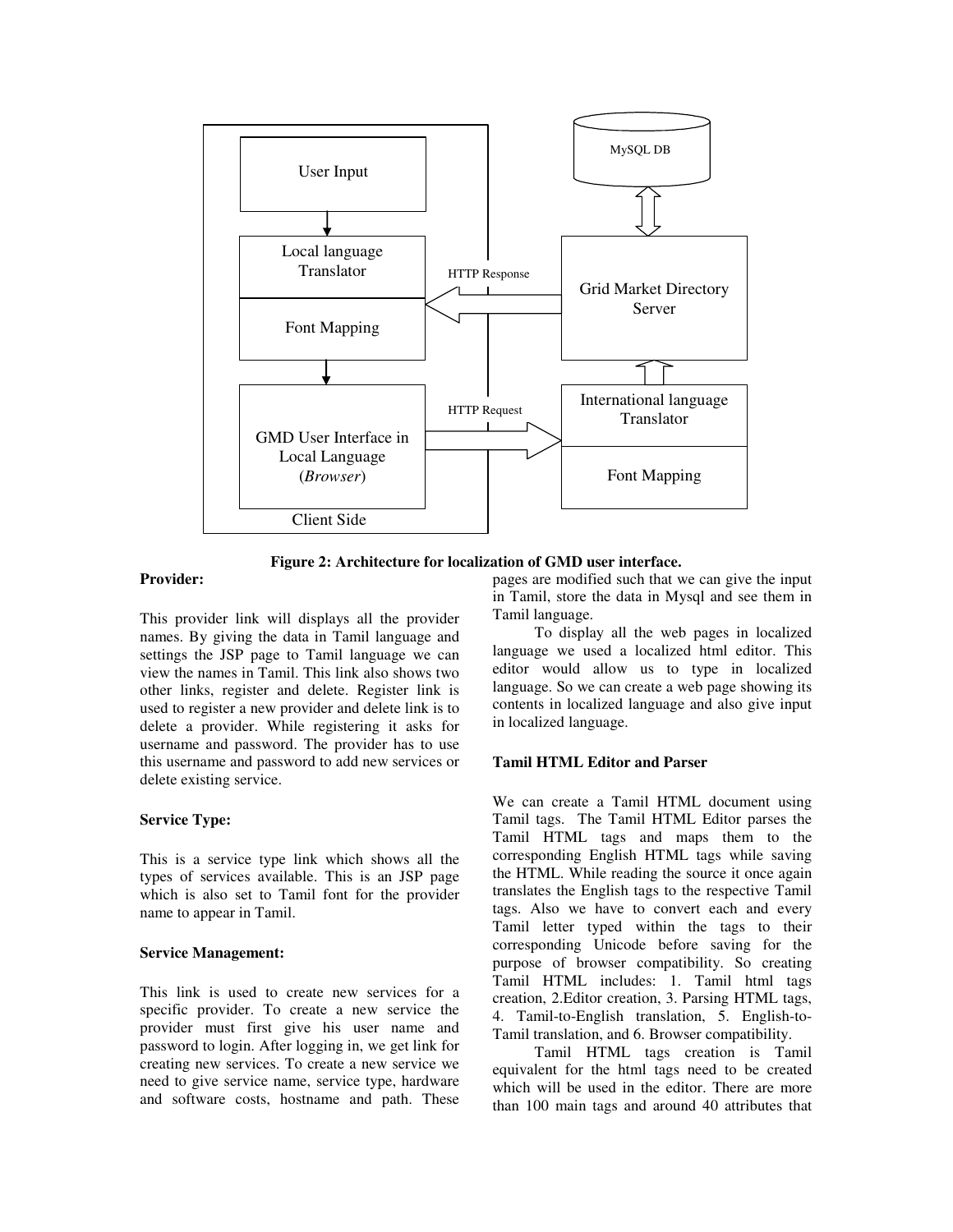can be used in HTML. Parser parses the Tamil HTML tags and identifies its corresponding English tags for mapping purpose while saving the HTML. It parses the English tags for mapping to Tamil tags while opening the source. The parsing function processes HTML input, running a list of HTML tags, attributes and text. Translation of HTML tags from Tamil-to-English and vice versa is achieved using a lookup table. The lookup table is a text file that contains the English and their respective Tamil tags.

#### **Tamil html editor features:**

The HTML editor is created in Java which supports Tamil language. It uses Unicode Tamil font Amudham (Typewriter keyboard layout). It supports the following features:

- 1. The editor itself has its entire elements viz. menu, menu item etc., in Tamil language.
- 2. The HTML tags are parsed using Java StringTokenizer and lookup table is a text file that contains the English and corresponding Tamil tags.
- 3. We use Unicode font it also provides browser compatibility.
- 4. Allow both Tamil and English character to be used and we can switch between them. A special toggle button is provided for this purpose.
- 5. Allow us to write Tamil html code, save it and open it.
- 6. The saved file can be opened in any browser.
- 7. Allow us to open any html file that is not created by this editor and still displays them in Tamil language.

We use the Tamil HTML editor to create client side applications (web pages) in Tamil. The client side applications are designed in such a way that it accepts input in Tamil, displays all services of grid market directory in Tamil and presents the output in Tamil. The files of GMD that have to be

S.No File name Modification done 1. gmdjsp/addrecord\_detail.jsp Set the font face of your choice within the <body> tag as given in step1. 2. gmdjsp/display\_all.jsp Set the font face of your choice within the <body> tag as given in step1. and step 6 3. gmdjsp/gmdindex.htm No modification required

modified to provide a local language user interface are discussed in the next section.

## **6. MODIFICATION OF GMD FILES FOR LOCALIZATION IN TAMIL**

 The pre-requisite for modification of GMD files for localization in Tamil is listed below.

Step 1: set your choice of Tamil font.

Step 2: set the input style.

Step 3: set the style of textarea.

Step 4. set the td style

 Step 5: set the font face for all the table data cells.

For example the following code sets the fonts and styles of our choice

Step 1: <font face=amudham>

Step 2: <style> INPUT { font-family:amudham; font-size:120%;  $\}$  </style>

Step 3: <style> TEXTAREA { fontfamily: amudham; font-size:  $120\%$ ;  $\angle$   $\angle$ style $>$ 

Step 4: <style> TD { font-family: amudham; } </style>

Step 5: <table><font face=amudham> table data </font> </table>

Step 6: All the contents are typed in Tamil using Tamil editor

The following files are modified as given below: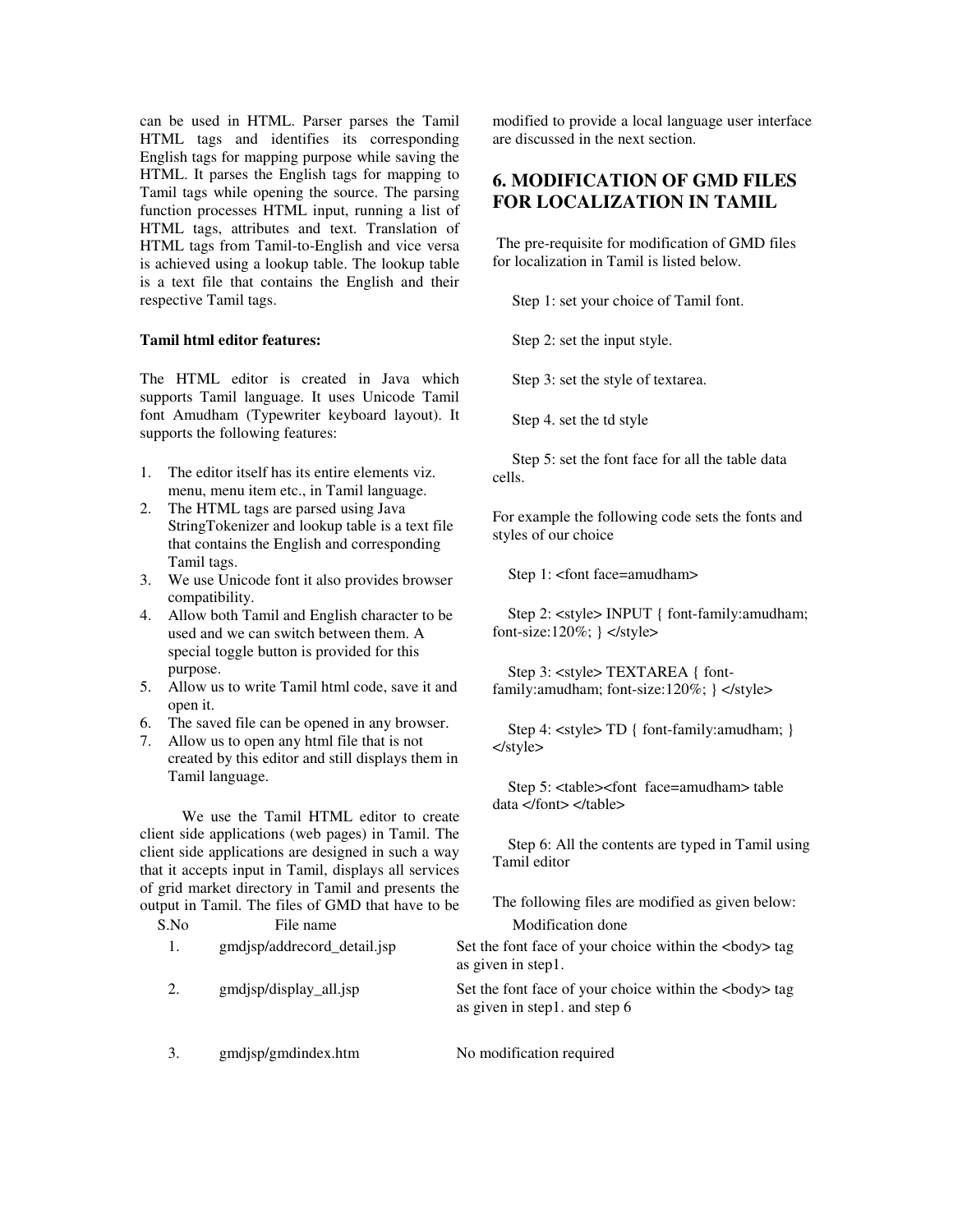| 4.  | gmdjsp/gmdindex.jsp                    | No modification required                                                                                                                              |
|-----|----------------------------------------|-------------------------------------------------------------------------------------------------------------------------------------------------------|
| 5.  | gmdjsp/gmdmenu.jsp                     | Set the font face of your choice within the <table> tag<br/>as given in step5 and step 6</table>                                                      |
| 6.  | gmdjsp/gmdprovidermenu.jsp             | Set the font face of your choice within the <table> tag<br/>as given in step5 and step 6</table>                                                      |
| 7.  | gmdjsp/gmdservicetypemenu.jsp          | Set the font face of your choice within the<br>body> tag<br>as given in step 4.                                                                       |
| 8.  | gmdjsp/gmdtitle.htm                    | Set the font face of your choice within the <table> tag<br/>as given in step5 and step 6</table>                                                      |
| 9.  | gmdjsp/gmdwelcome.htm                  | Set the font face of your choice within the <table> tag<br/>as given in step5 and step 6</table>                                                      |
| 10. | gmdjsp/index.htm                       | No modification required                                                                                                                              |
| 11. | gmdjsp/loginerror.jsp                  | Set the font face of your choice within the <table> tag<br/>as given in step5 and step 6</table>                                                      |
| 12. | gmdjsp/managementaddform.jsp           | Set the font face of your choice outside of the<br>tag as given in step 2, step 4 and within the <table><br/>tag as given in step5 and step 6</table> |
| 13. | gmdjsp/managementservicedetail.j<br>sp | Set the font face of your choice within the <table> tag<br/>as given in step5 and step 6</table>                                                      |
| 14. | gmdjsp/managementtitle.jsp             | Set the font face of your choice within the <table> tag<br/>as given in step5 and step 6</table>                                                      |
| 15. | gmdjsp/providerlogin.htm               | Set the font face of your choice outside of the<br>tag as given in step 2 and within the <table> tag as<br/>given in step5 and step 6</table>         |
| 16. | gmdjsp/providerlogin.jsp               | No modification required                                                                                                                              |
| 17. | gmdjsp/providerout.jsp                 | No modification required                                                                                                                              |
| 18. | gmdjsp/providerservicetable.jsp        | Set the font face of your choice within the <table> tag<br/>as given in step5 and step 6</table>                                                      |
| 19. | gmdjsp/quitloginerror.jsp              | Set the font face of your choice within the <table> tag<br/>as given in step5 and step 6</table>                                                      |
| 20. | gmdjsp/quitlogin.htm                   | Set the font face of your choice outside of the<br>tag as given in step 2 and within the <table> tag as<br/>given in step5 and step 6</table>         |
| 21. | gmdjsp/quitlogin.jsp                   | No modification required                                                                                                                              |
| 22. | gmdjsp/quitprocess.jsp                 | Set the font face of your choice within the <table> tag<br/>as given in step5 and step 6</table>                                                      |
| 23. | gmdjsp/quitwarning.jsp                 | Set the font face of your choice outside of the<br>tag as given in step 2 and within the <table> tag as<br/>given in step5 and step 6</table>         |
| 24. | gmdjsp/Reg_certificate.htm             | Set the font face of your choice outside of the<br>tag as given in step 2 and within the <table> tag as<br/>given in step5 and step 6</table>         |
| 25. | gmdjsp/reg.htm                         | No modification required                                                                                                                              |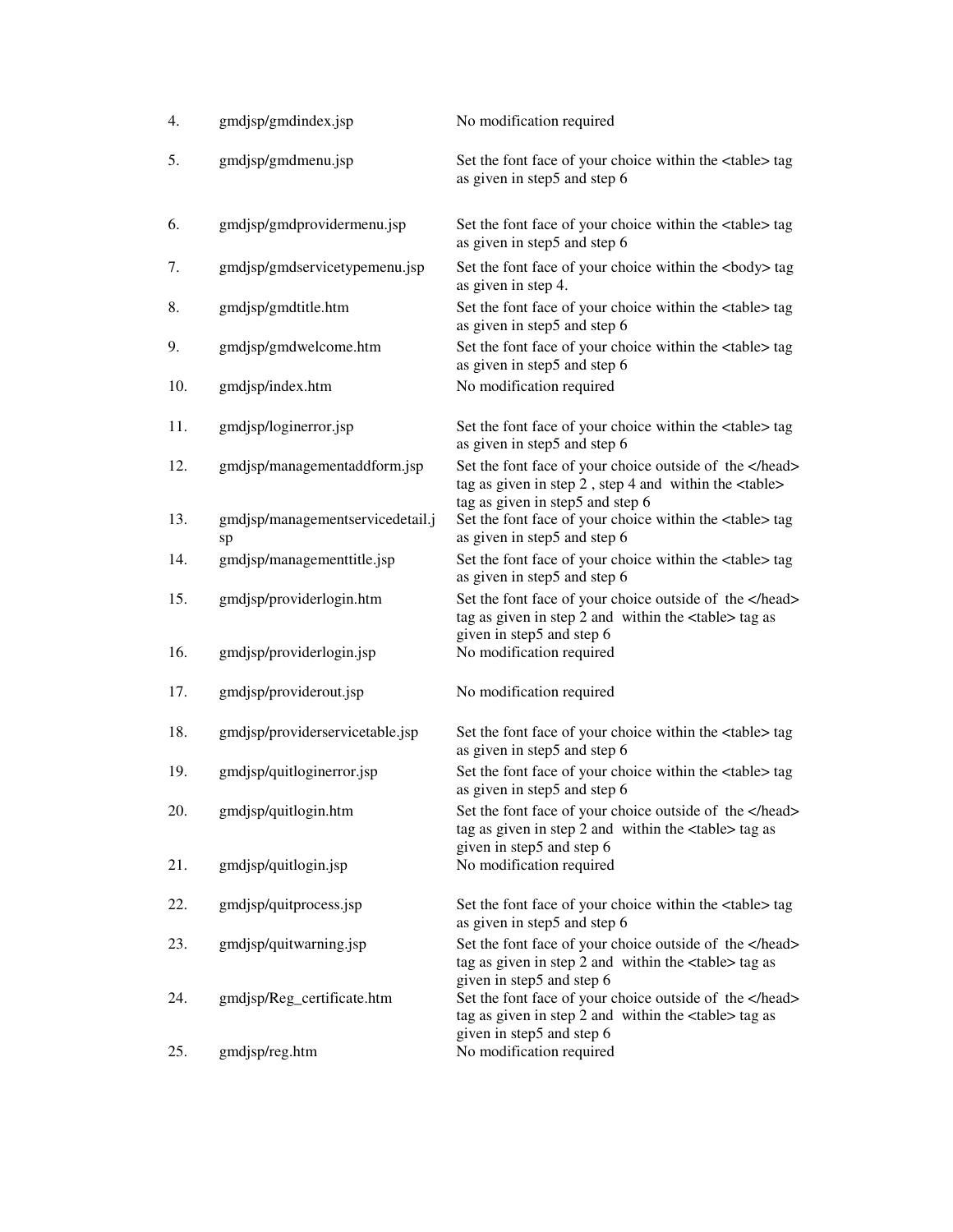| 26. | gmdjsp/registerform.htm       | Set the font face of your choice outside of the<br>tag as given in step 2, step 3 and within the $\lt$ table $>$ tag<br>as given in step5 and step 6 |
|-----|-------------------------------|------------------------------------------------------------------------------------------------------------------------------------------------------|
| 27. | gmdjsp/register_detail.jsp    | Set the font face of your choice within the<br>body> tag<br>as given in step1.                                                                       |
| 28. | gmdjsp/reg.jsp                | Set the font face of your choice within the <table> tag<br/>as given in step5 and step 6</table>                                                     |
| 29. | gmdjsp/remove_detail.jsp      | No modification required                                                                                                                             |
| 30. | gmdjsp/result.jsp             | No modification required                                                                                                                             |
| 31. | gmdjsp/servicedetail.jsp      | Set the font face of your choice outside of the<br>tag as given in step 4 and within the <table>tag as<br/>given in step5 and step 6</table>         |
| 32. | gmdjsp/service_management.htm | Set the font face of your choice within the <table>tag<br/>as given in step5 and step 6</table>                                                      |
| 33. | gmdjsp/servicemanagement.jsp  | No modification required                                                                                                                             |
| 34. | gmdjsp/servicetypetable.jsp   | Set the font face of your choice outside of the<br>tag as given in step 4 and within the <table>tag as<br/>given in step5 and step 6</table>         |
| 35. | gmdjsp/tree.jsp               | Set the font face of your choice within the <table> tag<br/>as given in step5 and step 6</table>                                                     |
| 36. | gmdjsp/update_detail.jsp      | Set the font face of your choice within the<br>body> tag<br>as given in step1.                                                                       |

## **7. RESULTS - TAMIL INTERFACE SNAPSHOTS AND OVERHEAD ANALYSIS**

The client side web interface of grid market directory is translated to Tamil language and is displayed on the browser in Tamil. Hence any user who is not conversant with International language might be able to access the GMD service in Tamil.

#### **7.1 Tamil Interface Snapshots**

Figure 3 shows the localization of the GMD home page for Tamil support. The entire user input and output interfaces translated to facilitate Tamil language support is also clearly portrayed in it.

#### **7.2 Localisation Overhead Analysis**

In order to evaluate the performance of our project, the execution time of the Tamil GMD is measured. The http response time and request time for both GMD versions in English and Tamil at run-time are calculated and tabulated as shown in Table 1. The major factors that affect the response time are network latency, machine speed and the implementation of http server, SOAP engine and database. We tested the system on a Pentium 4 (1.8GHz) PC. We used Apache tomcat 3.2.4 as http server, Apache SOAP 2.2 as SOAP engine and Mysql 3.23 as database. Whatever the experiments have been done for GMD Services in English can also be done in Tamil without affecting the performance.

It may be observed that the response time and request time do not increase much with the implementation of GMD in Tamil. Since the equivalent Tamil word is mapped to the given English word, only a table look-up operation is an additional operation involved. The same translation can be done for any other international Language supported by Unicode. The GMD Services may be provided in any regional language without affecting the performance.

| Table 1. Average response and request time of |
|-----------------------------------------------|
| GMD services.                                 |

| GMD in<br>Tamil (Sec) | GMD in<br>English<br>(Sec) | Time Difference<br>(Sec) |
|-----------------------|----------------------------|--------------------------|
| 0.850304              | 0.850296                   | 0.000008                 |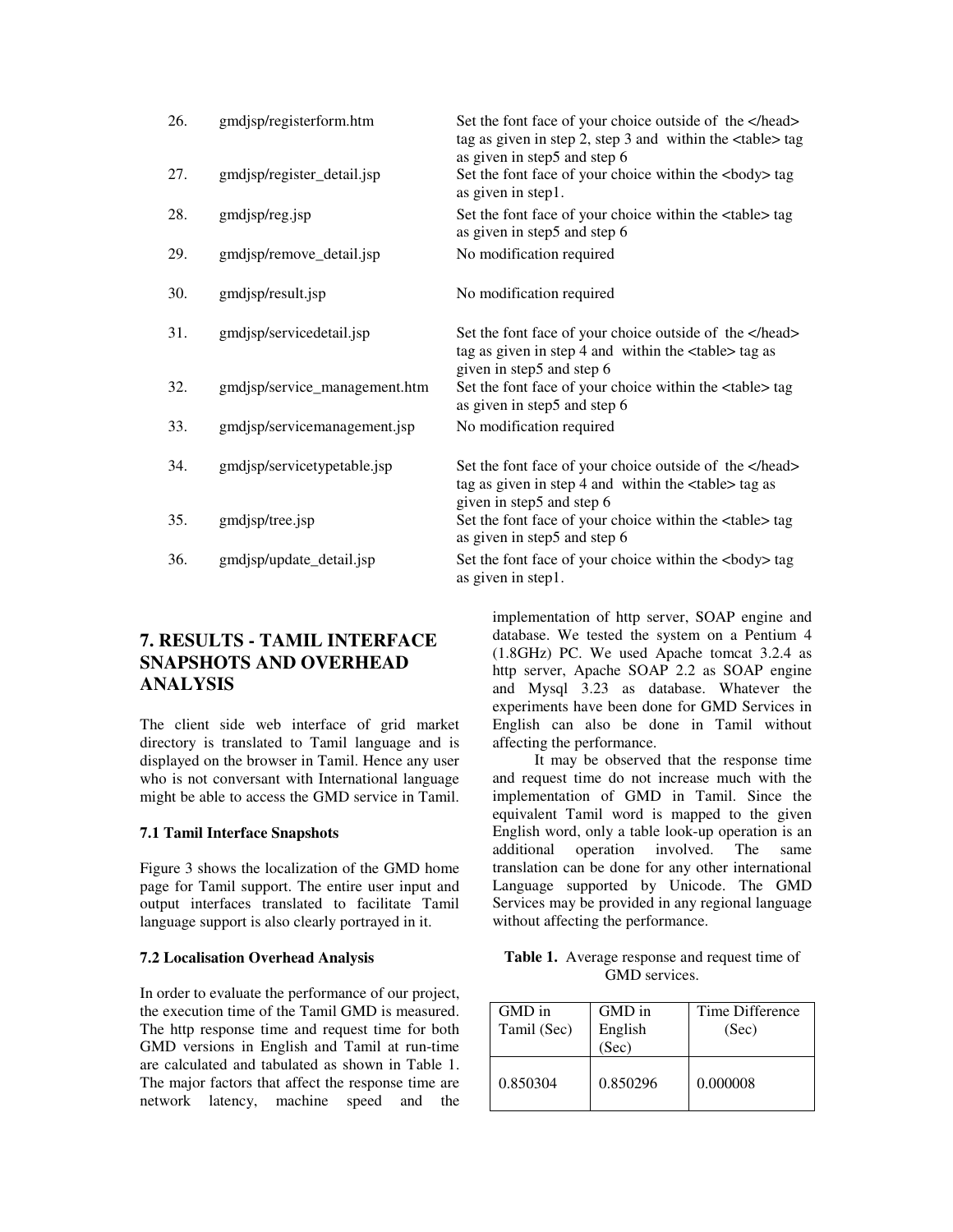|                                                                                                                                             | JSF >> JSF >> JSF >> JSF >> JSF >> JSF >> JSF >> JSF >> JSF + J2ME Wireless Toolkit Download < Y Download Java 2 Plon, v 1.4.2 (J2SE) : JSF >> |  |
|---------------------------------------------------------------------------------------------------------------------------------------------|------------------------------------------------------------------------------------------------------------------------------------------------|--|
|                                                                                                                                             | கிரிட் அங்காடி தொகுப்பு                                                                                                                        |  |
| ۸<br>சேவைகள்<br>அனைத்து<br>சேவைகள்<br>அளிப்பவர்<br>田<br>சேவை வகை<br>田<br>அளிப்பவர்<br>பதிவாக்கம்<br>பதிவு<br>நீக்கு<br>சேவை பராமரிப்பு<br>¥ | கிரிட் அங்காடி தொகுப்பு வரவேற்கிறது                                                                                                            |  |
| tamilgridscreen<br>Konqueror                                                                                                                | Sun Jan 09<br>7:05 AM                                                                                                                          |  |



| JSF > J2SE) (Download Lava 2 Plon, v 1.4.2 (J2SE) (J3F > J3F > J2ME Wireless Toolkit Download (My Download Java 2 Plon, v 1.4.2 (J2SE) |       |                           |           | கிரிட அங்காடி தொகுப்பு |             |                       |
|----------------------------------------------------------------------------------------------------------------------------------------|-------|---------------------------|-----------|------------------------|-------------|-----------------------|
| ٠<br>அனைத்து<br>சேவைகள்<br>அளிப்பவர்<br>$\qquad \qquad \boxplus$<br>சேவை                                                               |       |                           |           |                        |             |                       |
| 田<br>வகை                                                                                                                               |       |                           |           |                        | விலை        |                       |
| அளிப்பவர்                                                                                                                              | டெயர் | வகை                       | அளிப்பவர் | வன்பொருள்              | மென்பொருள்  |                       |
| பதிவாக்கம்                                                                                                                             |       |                           |           | (Gs/CPU-Sec)           | $(Gs/AO^*)$ |                       |
| பதிவு                                                                                                                                  | கிட்  | (a)GennLieri (a)GennLieri |           | கமிம்                  | 6686        |                       |
| நீக்கு<br>சேவை<br>பராமரிப்பு<br>٠                                                                                                      |       |                           |           |                        |             |                       |
| tamilgridscreen<br>Konqueror                                                                                                           |       |                           |           |                        |             | Sun Jan 09<br>7:06 AM |

3b. Snapshot of GMD service type browsing.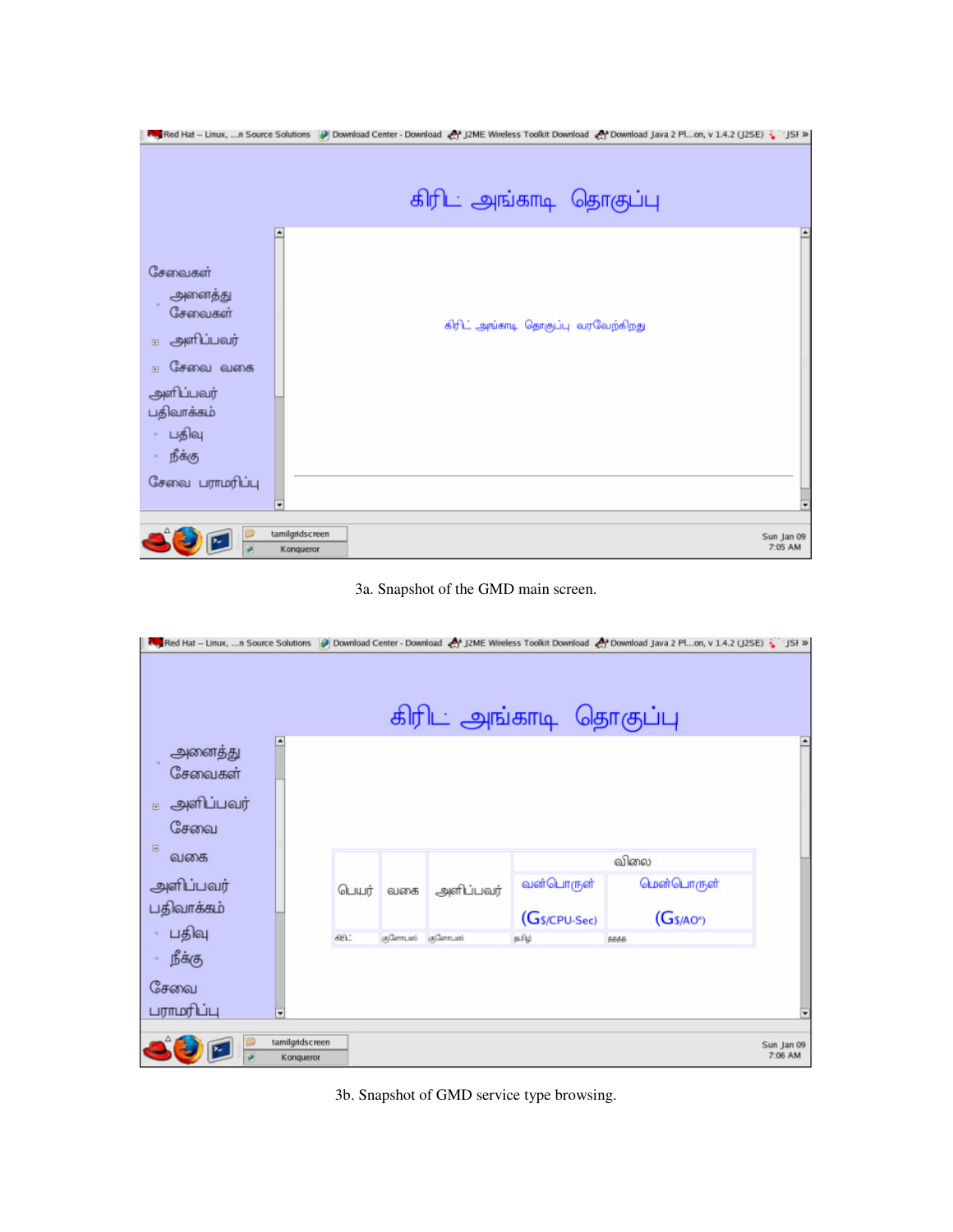|                                                    | « Pownload Java 2 Plon, v 1.4.2 (J2SE) ( JSF » [55 * JSF » [55] Download Center - Download ( P) J2ME Wireless Toolkit Download ( P) Download Java 2 Plon, v 1.4.2 (J2SE) |              |
|----------------------------------------------------|--------------------------------------------------------------------------------------------------------------------------------------------------------------------------|--------------|
|                                                    |                                                                                                                                                                          |              |
|                                                    | கிரிட அங்காடி தொகுப்பு                                                                                                                                                   |              |
| $\ddot{\phantom{1}}$<br>கிரிட் சேவை                | பாரத்தை பூர்த்தி செய்து பதிவு பொத்தானை அழுத்தவும்                                                                                                                        |              |
| பிறப்பு சான்றிதழ                                   | அளிப்பவர்                                                                                                                                                                |              |
|                                                    | பெயர் *                                                                                                                                                                  |              |
| அளிப்பவர்                                          | முகவரி                                                                                                                                                                   |              |
| பதிவாக்கம்                                         |                                                                                                                                                                          |              |
| பதிவு                                              |                                                                                                                                                                          |              |
| அழி                                                | நாடு                                                                                                                                                                     |              |
| சேவை பராமரிப்பு                                    | டெயர்                                                                                                                                                                    |              |
|                                                    | ×                                                                                                                                                                        |              |
|                                                    |                                                                                                                                                                          |              |
| $\overline{\bullet}$<br>$\overline{\bullet}$       |                                                                                                                                                                          | $\mathbf{r}$ |
| http://10.255.245.222:8080/gmdjsp/registerform.htm | tamilgridscreen                                                                                                                                                          | Sun Jan 09   |
|                                                    | Konqueror                                                                                                                                                                | 7:14 AM      |

## 3b. Snapshot of grid service provider registration.

|                                                    |                                                                                   | Ownload Center - Download Center - Download Center - Download Center - Download Center - Download Center - JSF >> JSF >> JSF >> JSF >> JSF >> JSF >> JSF > JSF > JSF + JSF + JSF + JSF + JSF + JSF + JSF + JSF + JSF + JSF +<br>கிரிட் சேவை பராமரிப்பு |                       |
|----------------------------------------------------|-----------------------------------------------------------------------------------|--------------------------------------------------------------------------------------------------------------------------------------------------------------------------------------------------------------------------------------------------------|-----------------------|
| <b><sup>ஒ</sup>புதிய சேவை</b><br>கேவைகள்<br>இல்லம் | சேவை<br>டெயர்<br>வன்பொருள்<br>விலை<br>மென்பொருள்<br>விலை<br>விருந்தோம்பி<br>டெயர் | பிறப்பு<br>சேவை வகை பிறப்பு சாள்நிதழ <b>ு</b><br>cos 500<br>வீரு- எந் <u>உ</u><br>(4% 200)<br>mal<br>தாமரைச்செல்வி                                                                                                                                     |                       |
| வெளியேறு                                           | பாகை<br>tamilgridscreen<br>Konqueror                                              | எம்.ஜடி<br>மீள்<br>முன்வை<br>http://10.255.245.222:80B0/gmdjsp/managementaddform.jsp?PN=jhkiur;bry;tp                                                                                                                                                  | Sun Jan 09<br>8:08 AM |

3c. Snapshot of grid service registration operation.

**Figure 3: Snapshot of various localized GMD services.**